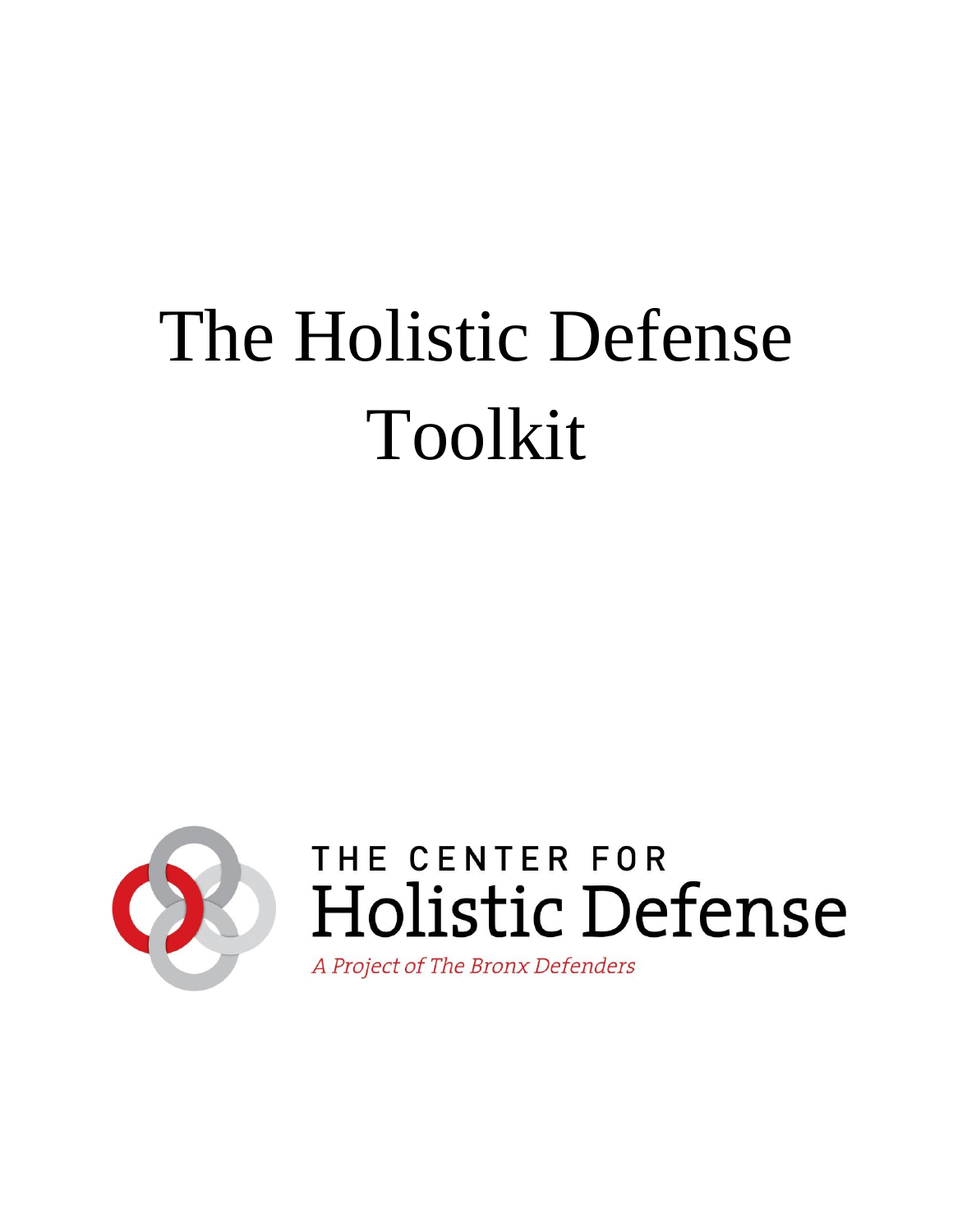# **Table of Contents**

- 1. Holistic Defense Defined
- 2. The Four Pillars of Holistic Defense
- 3. The Holistic Defense Office Self-Assessment Tool
- 4. Explanation of Services Offered by The Center for Holistic Defense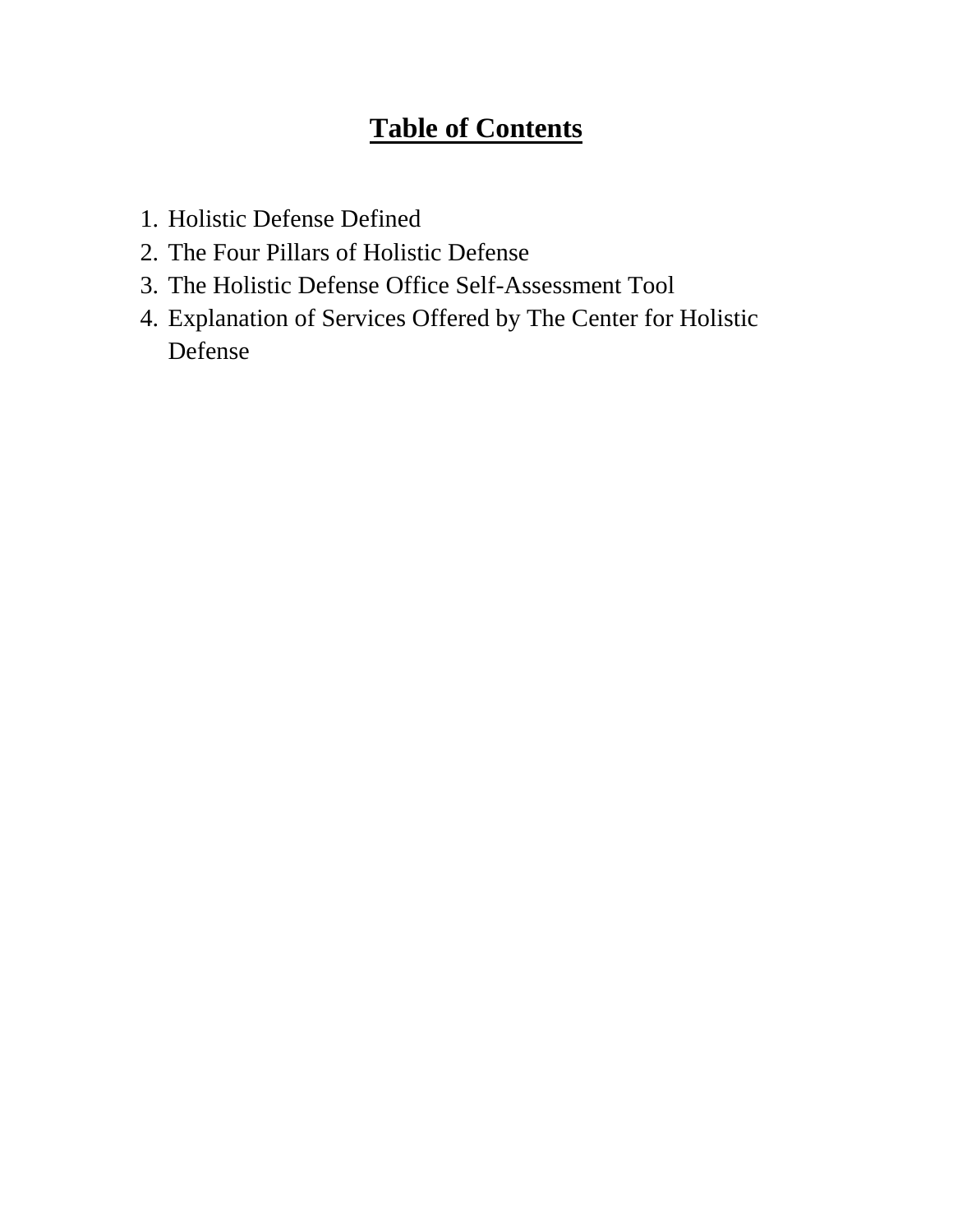### **What Is Holistic Defense?**

Holistic defense combines aggressive legal advocacy with a broader recognition that for most poor people arrested and charged with a crime, the criminal case is not the only issue with which they struggle. The key insight of holistic defense is that to be truly effective advocates for our clients, we as defenders must broaden the scope of our work to include both the collateral consequences of criminal justice involvement as well as the underlying issues, both legal and non-legal, that have played a part in driving our clients into the criminal justice system in the first place.

As public defenders we are first-hand witnesses to the revolving door that is our criminal justice system and we experience daily the futility of equating a successful legal defense with the achievement of justice. As a result of our formalistic legal training and the narrow roles we are assigned in the spectacle of our criminal justice system, we feel unprepared, unsupported and, as a consequence, thoroughly unable to address the underlying issues in the lives of our clients. While we know that the practice of effective, high-caliber lawyering is necessary if we are ever to secure justice for our clients, our experience teaches us that zealous lawyering alone is insufficient to achieve the vision of justice that motivates so many of us to do this work.

Thus the question becomes whether it is possible to re-imagine the scope of our work in order to become true and lasting agents for change and transformation in the lives of our clients. Holistic defense is a response to this challenge, offering a path out of the depressing thicket in which most traditional public defenders find themselves sooner or later.

Practicing holistic defense also leads to better legal outcomes for our clients. Simply put, case dispositions are better where defense lawyers who have a more comprehensive understanding of their clients. Similarly, clients who are in the process of addressing some of their underlying life issues generally fare better either when plea-bargaining or at trial. Case outcomes are also better (and defense counsel more likely to render effective assistance of counsel) when clients are fully informed of the collateral consequences of their criminal case and therefore are in a better position to make a truly informed choice about how to proceed. Clients of holistic defenders tend to come away from their experience with increased confidence in the criminal justice system. Finally, by stabilizing lives the practice of holistic defense reduces the likelihood of future criminal justice contact.

Realizing this vision means working to create public defender offices that not only have in-house civil advocates but also social workers and others who all work as equal members of the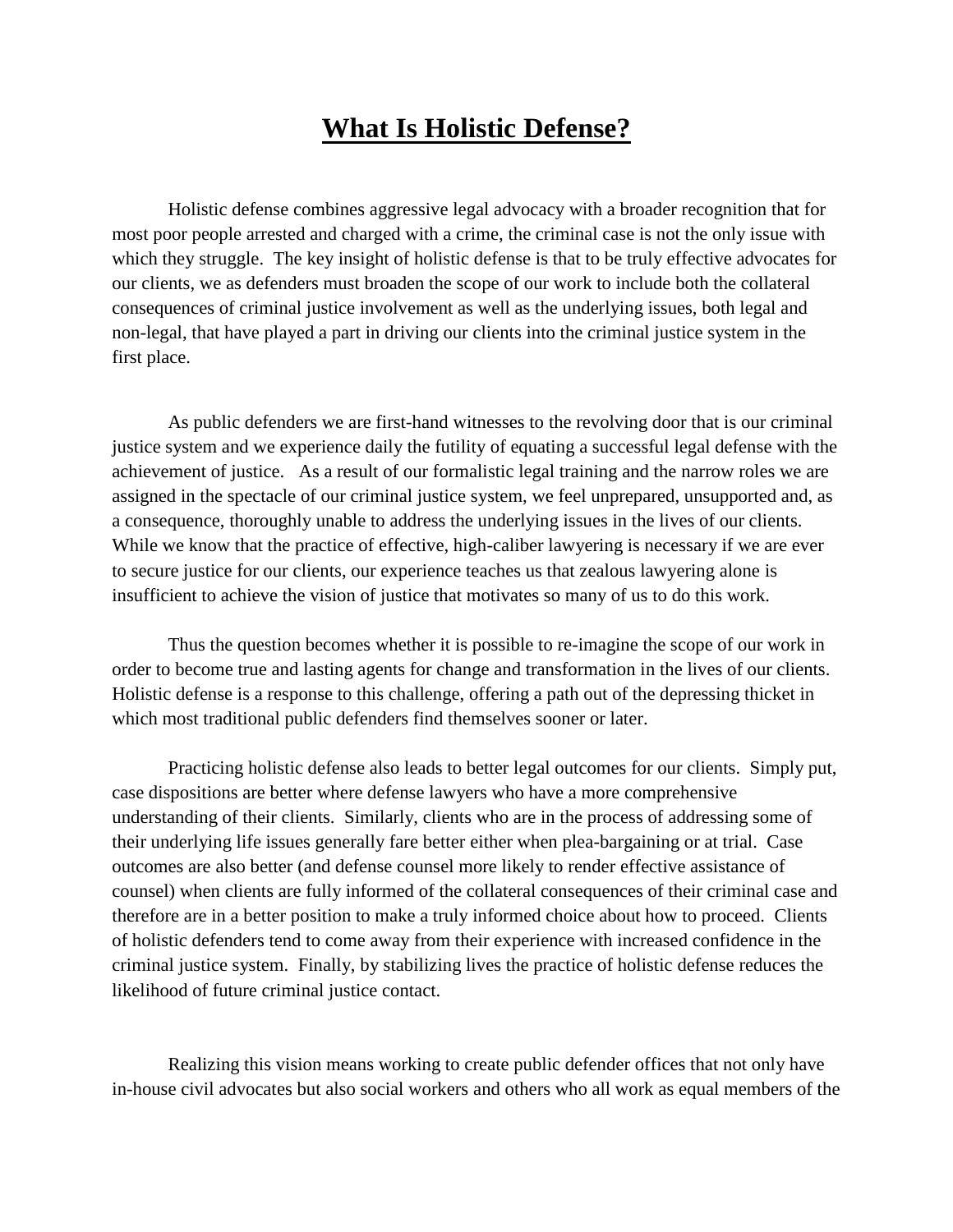defense team. Of course, holistic defense is not an either/or proposition and, in fact, will most often be practiced along a spectrum. That is, some offices might be more or less holistic in different ways. Additionally, the specifics of the practice must be tailored to meet the particular needs of communities in which an office is located.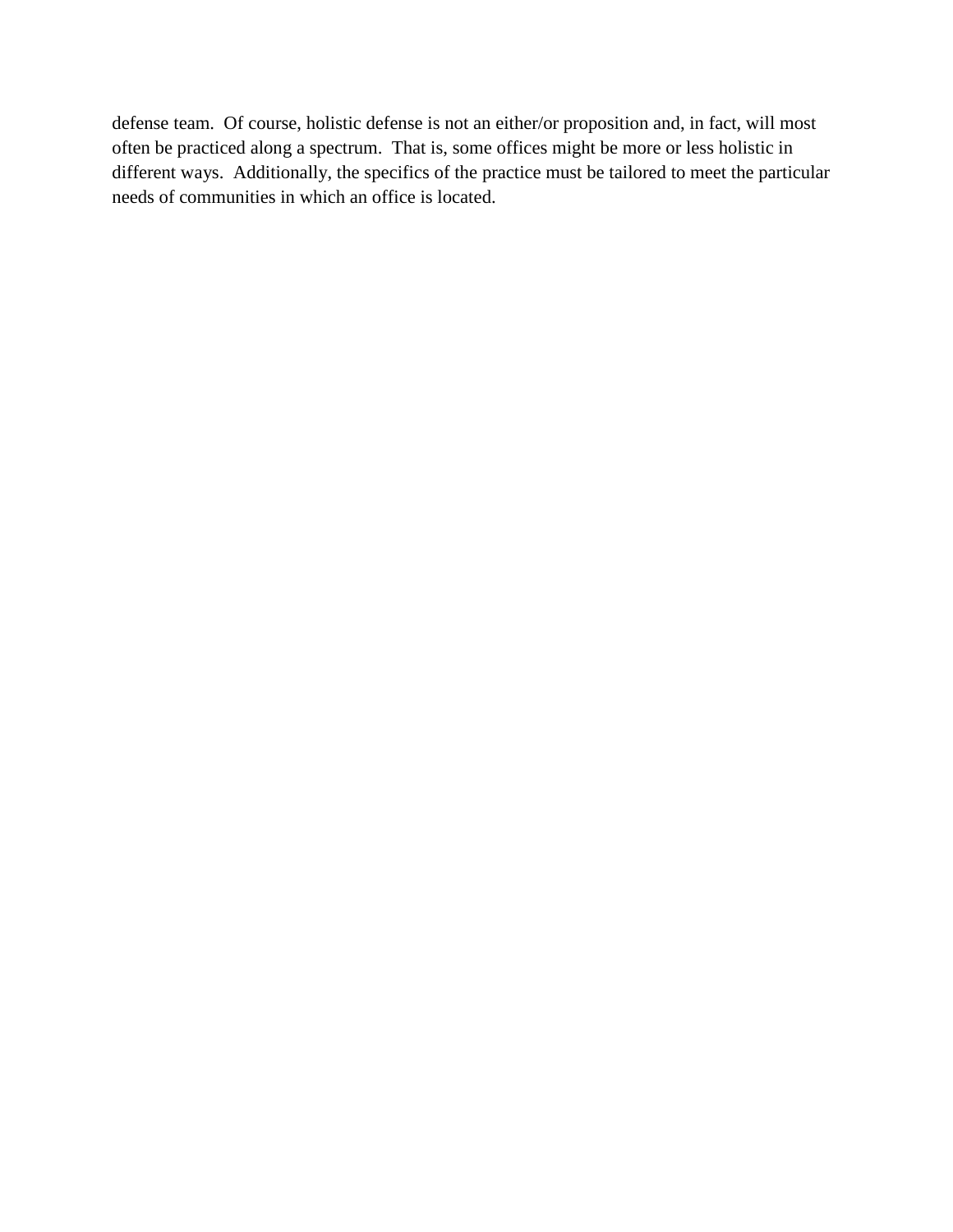## **THE FOUR PILLARS OF HOLISTIC DEFENSE**

While recognizing that holistic defense is practiced along a spectrum, the following core principles, or pillars, underlie and form the foundation of any successful holistic defense practice:

#### **1. Seamless access to services that meet clients' legal and social support needs.**

Holistic defense begins with a commitment to addressing clients' most pressing legal and social support needs. Because the universe of these needs will vary from community to community, a holistic defender office must begin by identifying the full range of client needs. This can be accomplished in part by assessing the needs of the community from which their current and future clients come. For example, some communities struggle with immigration issues whereas others with family law or housing issues. Far from being a one-size-fits-all approach, holistic defense aims to address those issues that most commonly contribute to its clients' involvement in the criminal justice system. Holistic defense also seeks to addresses the effects of criminal justice involvement -- sometimes called collateral consequences, although far too often anything but "collateral".

Beyond simply offering these services, whether in-house, through a series of partnerships with social service agencies, or through a combination of both, holistic defense requires "seamlessness" in the way clients are represented. For a holistic defender, helping a client to access immigration representation, time with a social worker, or assistance with a public assistance application becomes as easy as walking over to another advocate. There is no complex intake or eligibility process to be repeated when guiding a client to other services or advocates, thereby relieving the client of the burden of having to retell her story while enduring yet another exhausting intake process. If there is administrative complexity, it is borne by the holistic defender, not by the client in need of help.

#### **2. Dynamic, interdisciplinary communication.**

Thee holistic defense client will likely have several advocates: a team of criminal defense and civil lawyers, as well as social workers or other social service advocates. What is fundamental to the practice of holistic defense is not so much that there is an interdisciplinary team, but that the team's culture is one of open, frequent, and meaningful communication. Communication in holistic defense is characterized less by hierarchy and referrals and more by a dynamic and interdisciplinary exchange of ideas and information. Holistic defenders are wellinformed not just about their clients' criminal cases but also about their clients' progress in their work with their other advocates. Regardless of whether the issue being handled is motion practice in a drug sale case, assistance with a public housing application, or getting treatment for a long-time drug problem, the advocates are always well-informed as to all the other moving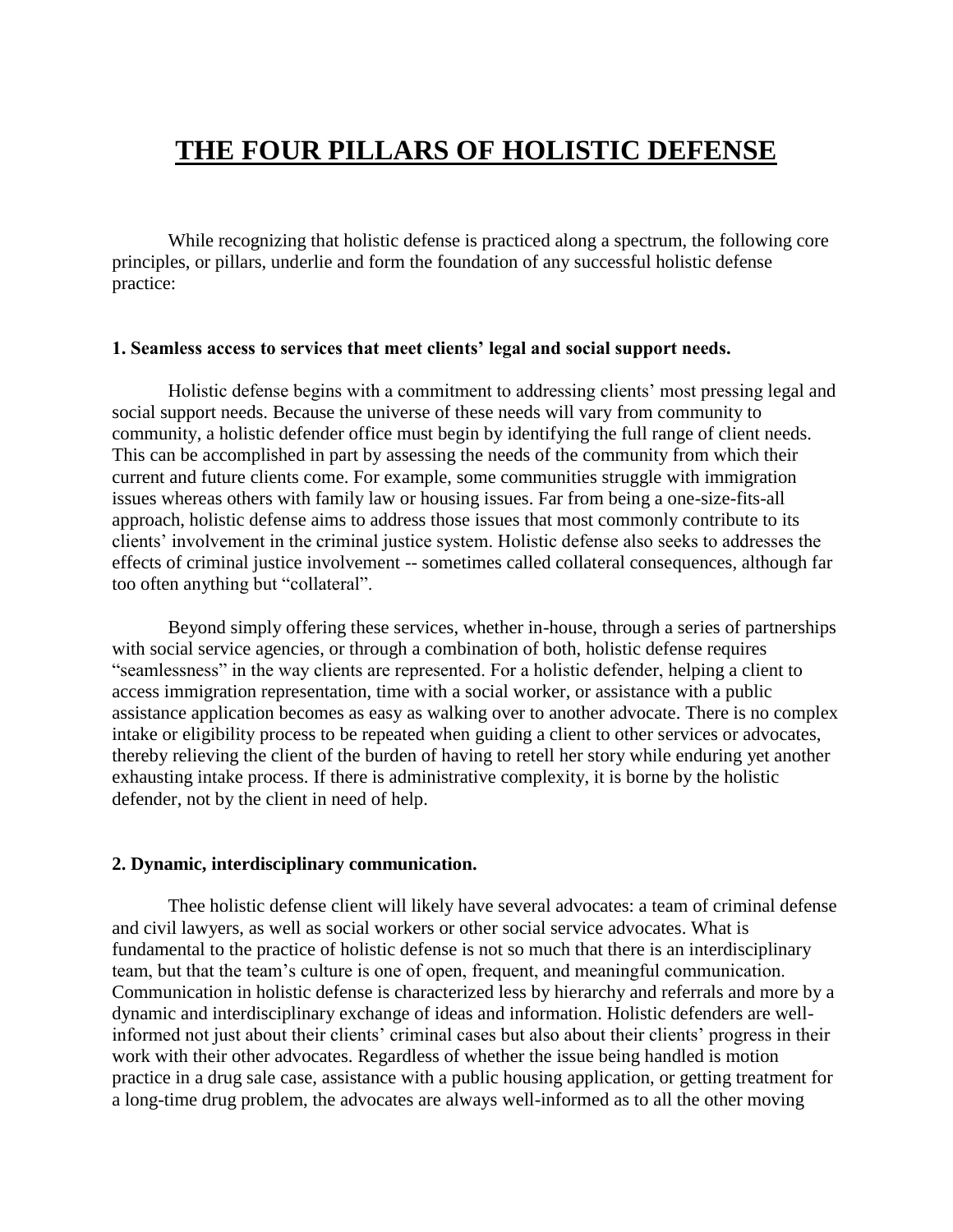parts of a client's relationship with the office. Just as importantly, each of those advocates – the social worker and the civil legal advocate – are in independent communication with each other – and not just communicating through the criminal defense lawyer. The result is a team of people all of whom are well-informed about a client's needs and progress. The client, in turn, sees himself as being represented by a team of dedicated advocates all of whom are in communication with each other, rather than by a single advocate who grasps only part of the big picture that is the client's life.

#### **3. Advocates with an interdisciplinary skill set.**

The bedrock of a holistic defender office is a passionate staff committed to providing the highest-quality representation. But beyond the zealous advocacy of the committed public defender, a holistic defender must be willing to develop and enhance a specific set of skills that is both client-centered and interdisciplinary. While perhaps a first step, this means more than criminal defense lawyers learning about what it is that social workers do. Rather, holistic defense encourages criminal defense lawyers to represent their clients in ways that actually support the social work needs of their clients and, in turn, encourages social workers to work with their clients in ways that support positive legal outcomes for their clients. For example, lawyers may learn how to identify mental illness and social workers may be trained in screening clients for potential immigration issues. In this way, each member of the staff of a holistic defender office ends up with a skill set fundamentally different than that of their colleagues in more traditional settings.

#### **4. A robust understanding of, and connection to, the community served.**

At its core, holistic defense entails cultivating a robust understanding of, and connection to, the community served. This practice derives from the realization that the advocate who is better able to relate to her client because she has spent time in his neighborhood and with members of his community will be more likely to provide authentic and effective representation. The lawyer who can leverage this community understanding will be more likely to achieve better legal outcomes. Similarly, the advocate who can speak from experience to a judge in a civil matter or to a counselor or administrator of a social service agency about the client's neighborhood or school will be a more persuasive and effective advocate. On a broader level, community engagement helps the holistic defender office to earn the respect and trust of the community which, among its many benefits, helps build a community-based network of support services for clients, their families, and neighborhoods. Furthermore, enhanced community engagement sheds light on client needs, which guide decisions about how best to allocate resources.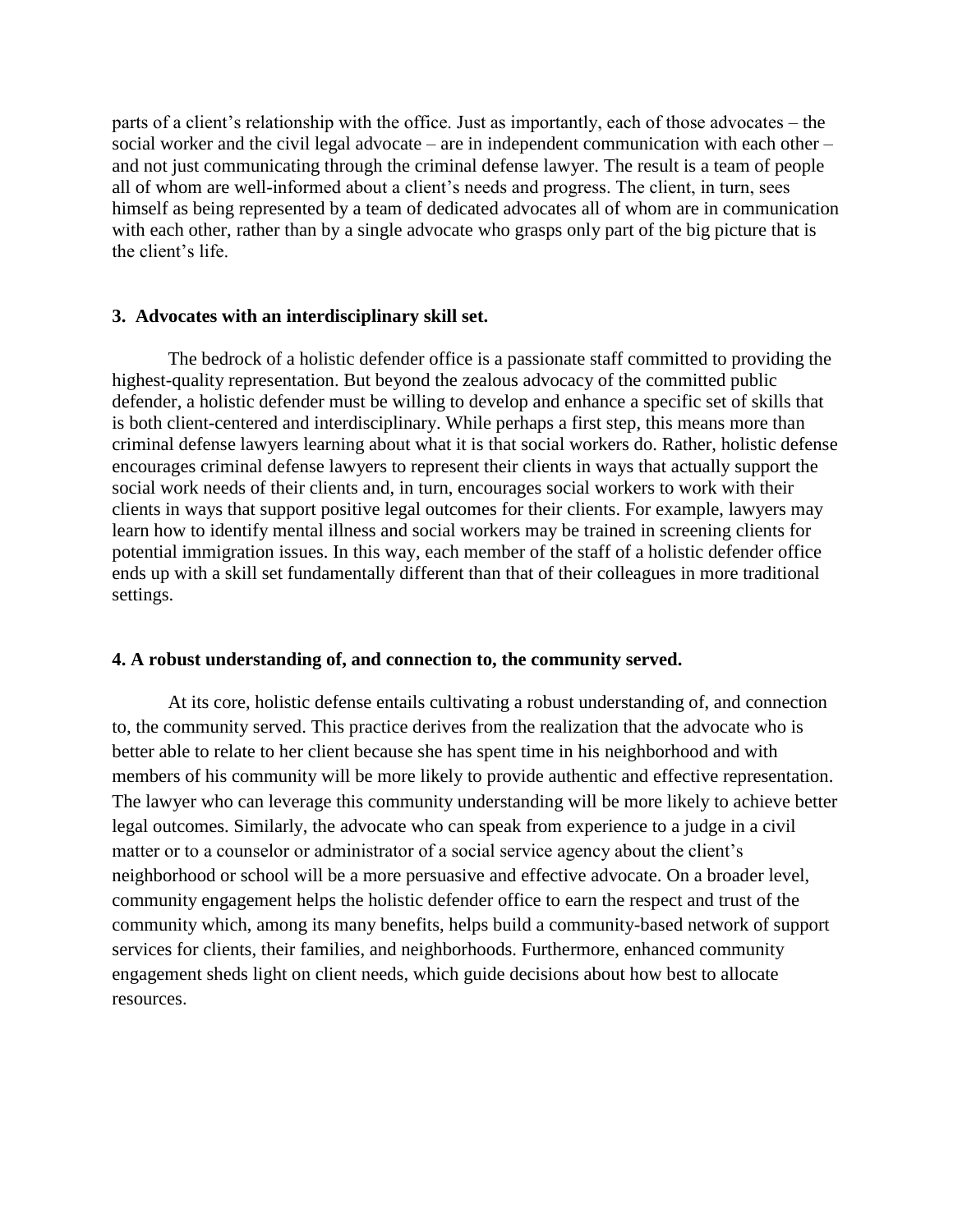# **Office Self-Assessment Tool**

Designed around the Four Pillars of holistic defense, this self-assessment tool will help to reveal an office's strengths and challenges, and in so doing will provide some guidance for successfully navigating the transition to a more holistic defense practice:

#### I. Seamless access to services that meet client legal and social support needs.

| The public defender<br>represents its clients<br>on their criminal<br>defense cases. | The public defender<br>represents its clients<br>on their criminal<br>defense cases and<br>addresses other legal<br>and social support<br>needs exclusively<br>through referrals to<br>other services. These<br>referrals each require<br>separate intake and<br>eligibility screening<br>processes. | The public defender<br>represents its clients<br>on their criminal<br>defense cases and<br>addresses other legal<br>and social support<br>needs through<br>referrals to other<br>services, perhaps<br>some in-house, self-<br>contained units. Most<br>referrals require<br>separate intake and<br>eligibility screening<br>processes. | The public defender is<br>organized into<br>interdisciplinary<br>teams of advocates<br>who represent clients<br>on not only their<br>criminal defense cases<br>but on a host of other<br>critical legal and<br>social support needs.<br>Access to all services<br>is seamless from the<br>client perspective. |
|--------------------------------------------------------------------------------------|------------------------------------------------------------------------------------------------------------------------------------------------------------------------------------------------------------------------------------------------------------------------------------------------------|----------------------------------------------------------------------------------------------------------------------------------------------------------------------------------------------------------------------------------------------------------------------------------------------------------------------------------------|---------------------------------------------------------------------------------------------------------------------------------------------------------------------------------------------------------------------------------------------------------------------------------------------------------------|
|                                                                                      | $\mathcal{D}_{\mathcal{L}}$                                                                                                                                                                                                                                                                          | 3                                                                                                                                                                                                                                                                                                                                      | $\overline{4}$                                                                                                                                                                                                                                                                                                |
| Less Holistic                                                                        |                                                                                                                                                                                                                                                                                                      |                                                                                                                                                                                                                                                                                                                                        | More Holistic                                                                                                                                                                                                                                                                                                 |

#### II. Dynamic, interdisciplinary communication.

| The criminal defense | The criminal defense   | The criminal defense   | The criminal defense   |
|----------------------|------------------------|------------------------|------------------------|
| lawyer is the only   | lawyer represents a    | lawyer represents a    | lawyer represents a    |
| advocate working     | client and refers the  | client and refers the  | client and refers the  |
| with a client.       | client to other        | client to other        | client to other        |
|                      | advocates as           | advocates as           | advocates as           |
|                      | necessary, sharing the | necessary, sharing the | necessary, sharing the |
|                      | reason for referral.   | reason for referral.   | reason for referral.   |
|                      | The information flows  | The criminal lawyer    | The criminal lawyer    |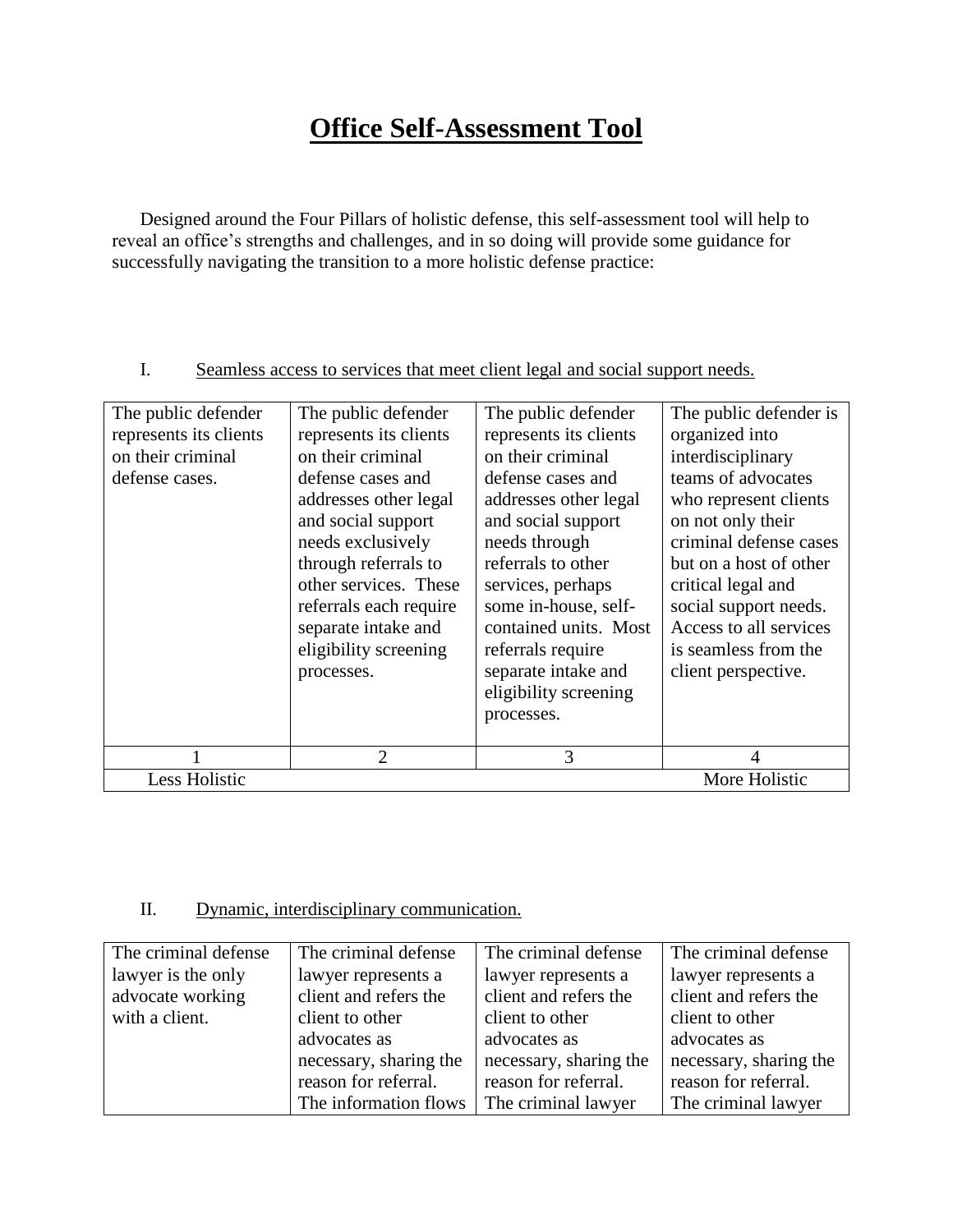|                      | only from the criminal<br>lawyer to the other<br>advocates. | and the other<br>advocates share<br>information back and<br>forth. | and the other<br>advocates share<br>information back and<br>forth, and the<br>advocates<br>communicate with<br>each other<br>independently. |
|----------------------|-------------------------------------------------------------|--------------------------------------------------------------------|---------------------------------------------------------------------------------------------------------------------------------------------|
|                      |                                                             |                                                                    |                                                                                                                                             |
| <b>Less Holistic</b> |                                                             |                                                                    | More Holistic                                                                                                                               |

#### III. Advocates with an interdisciplinary skill set.

| Uni-disciplinary:    | Multi-disciplinary:         | Cross-disciplinary:      | Inter-disciplinary:    |
|----------------------|-----------------------------|--------------------------|------------------------|
| Public defenders are | Public defenders are a      | Public defenders are a   | Public defenders are a |
| criminal defense     | mix of advocates from       | mix of advocates from    | mix of advocates from  |
| lawyers with         | different disciplines,      | different disciplines    | different disciplines  |
| traditional legal    | each with traditional       | with an understanding    | who incorporate skills |
| training.            | training in his             | of each other's work     | from outside their     |
|                      | respective field.           | and how it fits into the | own disciplines to     |
|                      |                             | advocacy of clients.     | advance client         |
|                      |                             |                          | advocacy.              |
|                      | $\mathcal{D}_{\mathcal{L}}$ | 3                        |                        |
| Less Holistic        |                             |                          | More Holistic          |

#### IV. Robust understanding of and connection to the community served.

| Public defenders         | Public defenders are    | Public defenders are    | Public defenders are   |
|--------------------------|-------------------------|-------------------------|------------------------|
| neither work in nor      | not based in the client | based in the client     | based in and           |
| interact with the client | community but           | community and           | perceived as a         |
| community.               | participate in          | participate in discrete | resource by the client |
|                          | activities in the       | and periodic projects   | community. They        |
|                          | community.              | and events in the       | have regular and       |
|                          |                         | community.              | permanent systems for  |
|                          |                         |                         | working and            |
|                          |                         |                         | communicating with     |
|                          |                         |                         | the community.         |
|                          | 2                       | 3                       |                        |
| Less Holistic            |                         |                         | More Holistic          |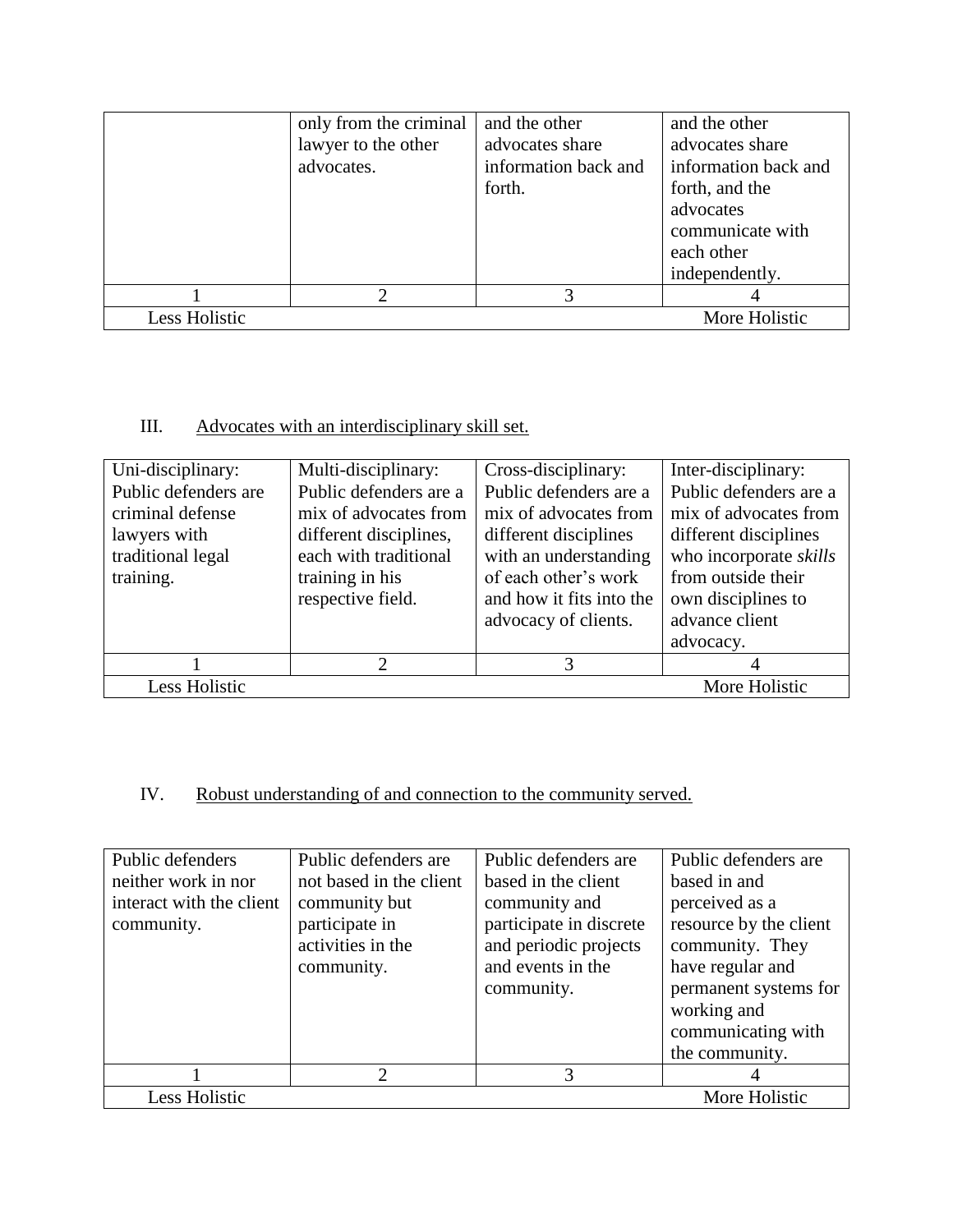# **Services Offered by The Center for Holistic Defense**

The Center for Holistic Defense is committed to supporting public defender offices as they seek to transform the practice of public defense by adopting a more holistic model of advocacy. To request any of the following services, please call the Project Director at (718) 838 7857 or email [alexs@bronxdefenders.org.](mailto:alexs@bronxdefenders.org)

The Center provides a range of services:

- 1. **Site Visits.** The Center arranges site visits at The Bronx Defenders, allowing interested public defenders and others to gain a first-hand view of what holistic defense looks like on the ground.
- 2. **Training and Professional Development.** Expert practitioners from The Bronx Defenders will lead training sessions at your office for management or staff about a specific aspect of holistic defense.
- 3. **Technical Assistance.** More involved than simply a single training session, The Center offers technical assistance that currently consists of six months of hands-on in-depth training and support to three offices chosen in response to a nationally publicized Request for Proposals. While the deadline to apply for our inaugural round of in-depth technical assistance has passed, we anticipate being able to offer additional opportunities in the future.
- 4. **Online access to experts.** The institutional and individual expertise of The Bronx Defenders is available to all who seek to adopt a more holistic model of practice. We encourage any interested member of the indigent defense community – from staff attorneys to students, office heads to activists, social workers to investigators – to e-mail us with any questions you may have about holistic defense, in theory or in practice, and we will d o our best to provide you with the answer.